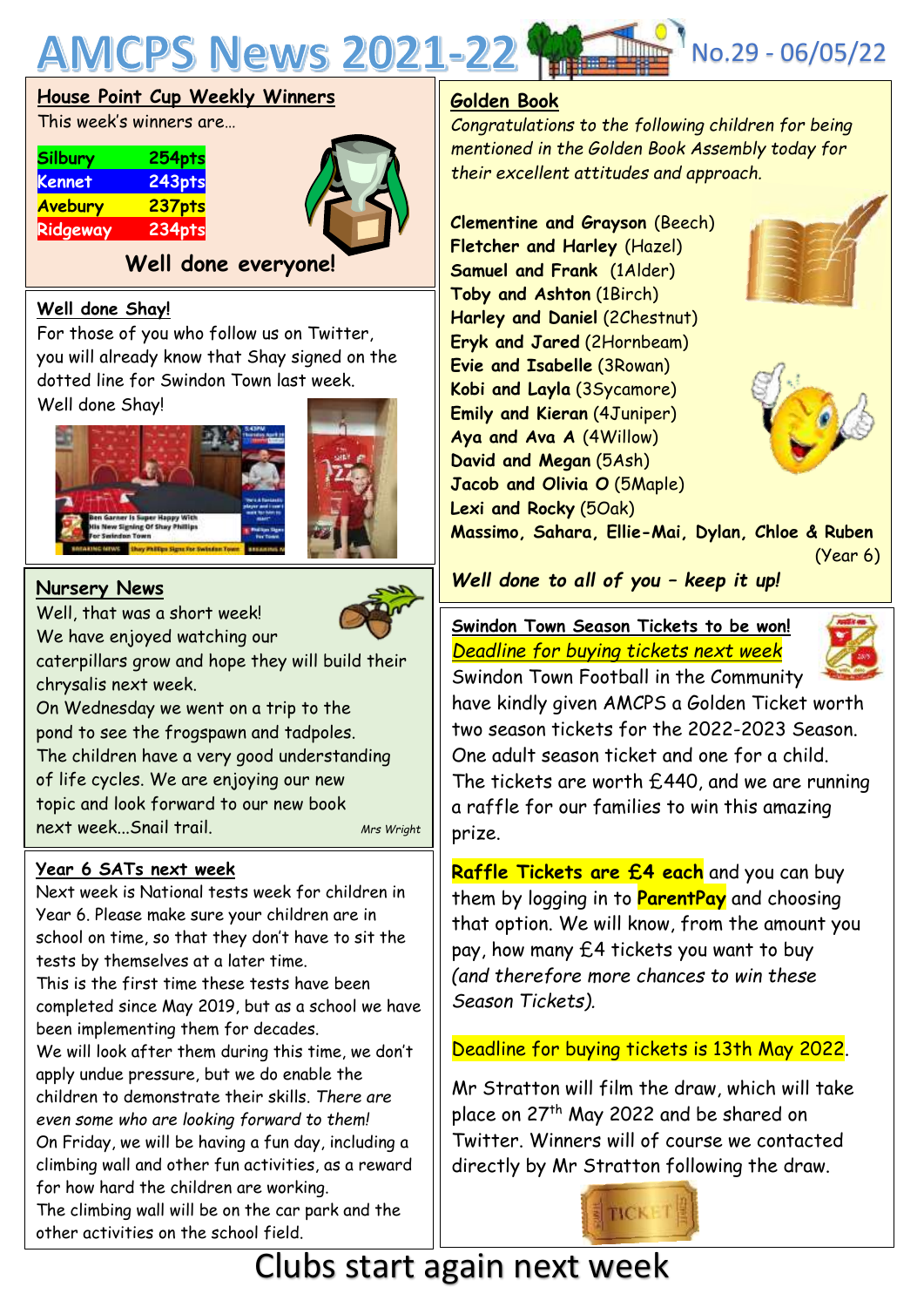### **Discos are Back**

Here is how they work…

*The Reception, Year 1 and Year 2 disco starts at 5pm*.

Parents bring the children in the foyer, pay £3 and leave them at the school hall. **Please take jackets and coats away with you.** The children will have the chance to have a drink (water or squash) and biscuits.

At 6pm please queue up outside to be let in the front door, where you will be guided round a one-way system through the hall to collect your child.

## *The Year 3,4,5,6 disco starts at 6.15pm.*

Parents bring the children in the Community Room fire door (next to the Nursery Gate), pay £3 and leave them with the staff there. **Please take jackets and coats away with you.** The children will have the opportunity to buy snacks while at the disco, so they will need some extra money if they want to do this. Squash, water and biscuits will be available free of charge.

At 7.30pm please queue up outside to be let in the front door, where you will be guided round a one-way system through the hall to collect your child.

## **ALL children of ALL ages MUST be dropped off and picked up by an adult.**



**Year 6 Camp Out is back! Letters went out to Year 6 this week! Look for them (PAPER!!!) and get your responses in if you want to come. Every child must have an adult and a tent!**

## **Telecom Digging up the road on Monday**

Telecom are coming on Monday to dig up the road outside the exit to the turning circle (see photo below). They have assured us they will not dig during pick up times so we hope all will be fine, but please take even more care than normal on Monday. Thank you!



They are digging here.

See Page 3 for Bag2School info and Dance for 9-year-olds